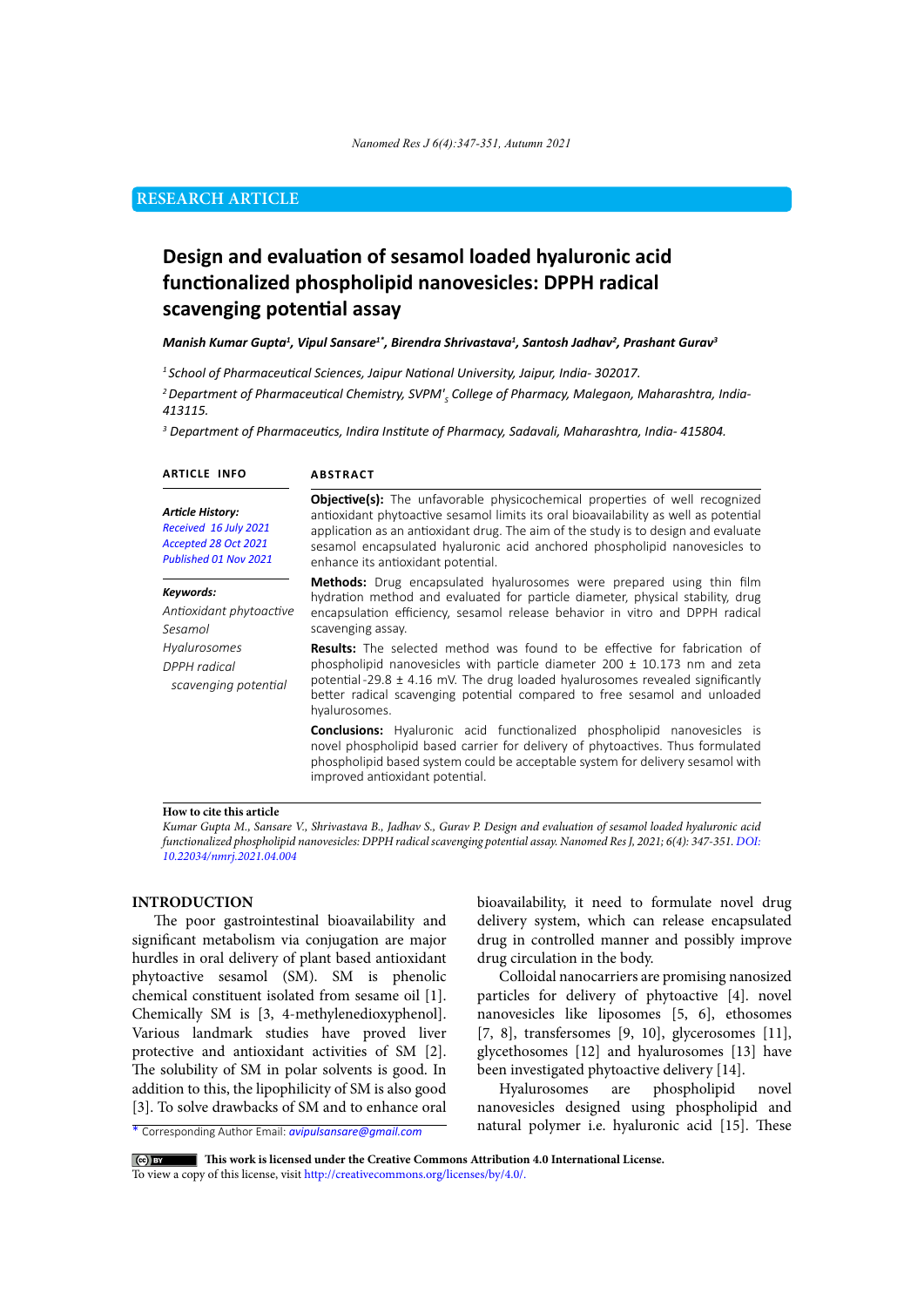*M. Kumar Gupta et al. / Design of sesamol loaded hyalurosomes*



Fig. 1. Schematic illustration of the formation, stability and antioxidant potential of SM hyalurosomes.

are phospholipid nanovesicles surface coated with hyaluronic acid. Hyaluronic acid have better stability and radical scavenging potential [13]. Recently use of hyalurosomes for phytoactive delivery has investigated by many scientific experts.

Manca et al.[13] have proved improved antirheumatic potentials of curcumin on its loading in hyalurosomes with significant reduction of antiapoptotic protein production in synovial cells. Castangia et al.[16] have showed greater protective effect against  $H_2O_2$  induce human keratinocytes damage on treatment with phycocyanin loaded hyalurosomes. Castangia et al.[17] have showed improved antioxidant activity of liquorice extract loaded hyalurosomes. Thus hyalurosomes is acceptable for skin delivery of antioxidant natural chemical constituent.

Thus present study initiated with aim to encapsulate SM in hyalurosomes to improve its antioxidant efficacy. The hyalurosomes revealed acceptable physicochemical properties, *in vitro* drug release behavior and significantly better (p < 0.05) radical scavenging activity compared to free SM. Thus hyalurosomes is promising alternative to enhance antioxidant potential of SM.

# **MATERIAL AND METHODS**

# *Material*

Sesamol and hyaluronic acid were obtained from Sigma-Aldrich Co. LLC (USA). Lipoid S-100 was gifted by Lipoid (Germany). Oleic acid and Tween 20 were obtained from S.D. Fine Chemicals Ltd. (India). All other reagents, solvents and chemicals were purchased from locally available sources.

#### *Methods*

*Fabrication and characterization of SM loaded hyalurosomes*

SM loaded hyalurosomes were designed using thin film hydration method [18]. Briefly solution of Lipoid S-100 and stabilizer (Tween 80) were prepared using chloroform as solvent. SM was solubilize in acetone and added in phospholipid solution.

The thin film of resulting phospholipid solution was casted using rotary evaporator at 58°C. To hydrate casted dried film of phospholipid, the aqueous dispersion (1% w/w) of hyaluronic acid was used (Fig. 1). The concentration of SM in the formulation was 0.1% w/w. The hydrated film was subjected heat-cool cycle by heating in water bath up to 58°C and cooling to room temperature with vortexing. The fabricated SM loaded vesicles were pass through polycarbonate membranes (200 nm) and evaluated with respect to particle diameter, physical stability and drug encapsulation efficiency. The physical stability of formulated system was measured by assessing zeta potential value.

The particle diameter and zeta potential of the formulated SM loaded hyalurosomes were measured using Malvern Zetasizer (UK) at 25°C. The encapsulation efficiency of drug loaded hyalurosomes was measured through UV spectroscopic estimation.

# *Drug release behavior In vitro*

The dialysis diffusion technique was used to assess drug release behavior *In vitro* [18]. THe hyalurosomes dispersion containing 8 mg of SM was taken filled in dialysis membrane (molecular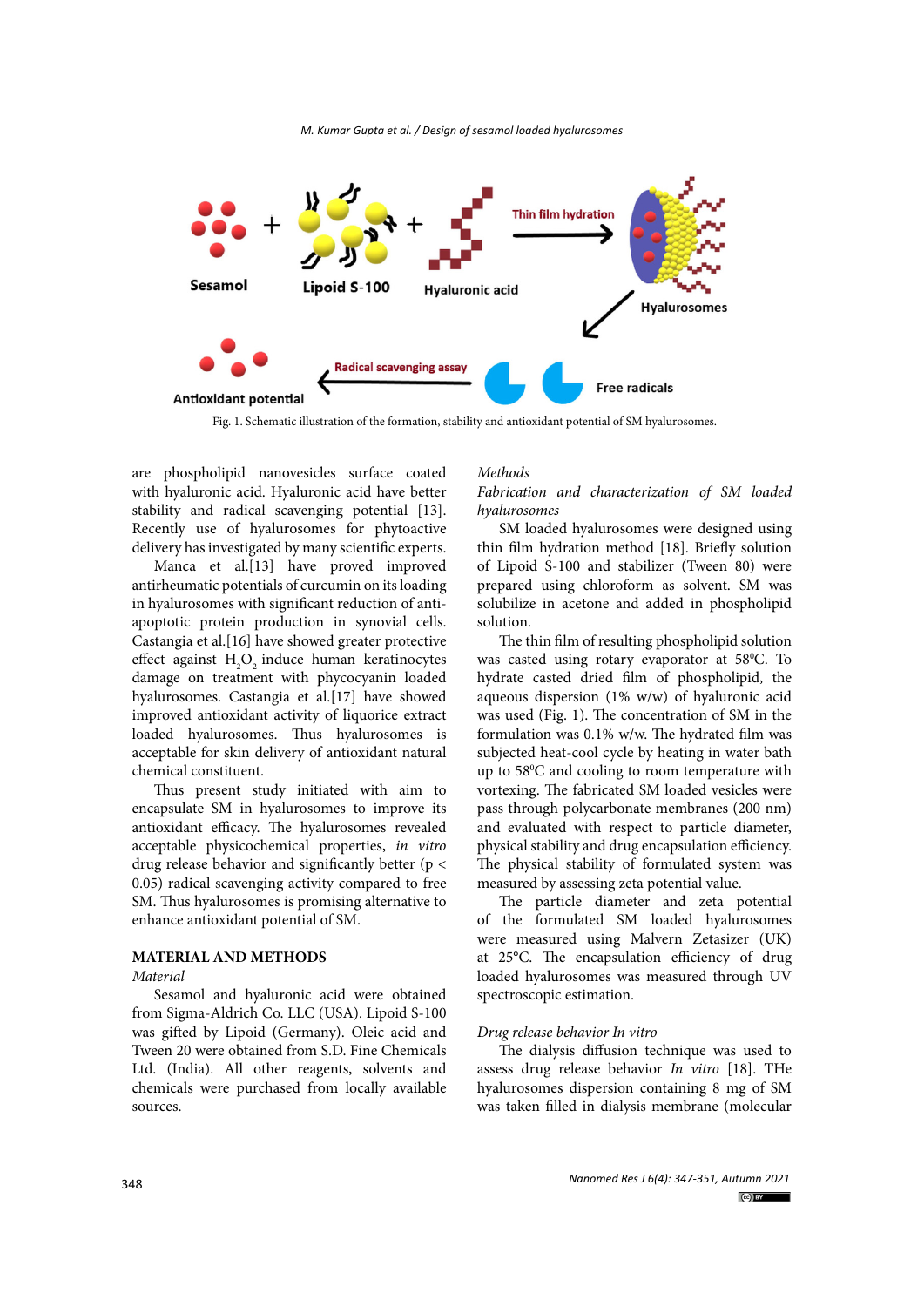



Fig. 2. Intensity plots showing particle size and zeta potential of SM hyalurosomes.

cut-off 12–14 kDa). For first 2 hours drug release behavior was assessed in 350 ml 0.1 N HCl at 37 °C and in 500 ml phosphate buffer (pH 7.4) for next 12 hours. Throughout study, 2 mL of release medium was withdrew, filtered and analyzed by spectrophotometrically using respective medium as a blank.

#### *DPPH radical scavenging activity assay*

Radical scavenging activity of developed SM loaded hyalurosomes was assessed and compared with free SM as well as empty hyalurosomes according to the technique reported earlier [18]. Briefly DPPH was dissolve in ethanol to produce 2 mg/100 ml solution. A serial concentrations (5 to 20 µg/ml) of all three samples were prepared in ethanol. At last, 1500 μl of DPPH solution mixed with 1500 ul of samples separately and allow to stand at room temperature. At last, percent inhibition of radical assessed by UV-spectroscopic estimation at 517 nm. The percent inhibition of radical was calculated using following equation.

% Inhibition = 
$$
\frac{A_0 - A_1}{A_1} \times 100
$$

Where  $A<sub>o</sub>$  is the absorbance of the control (blank) and  $A_1$  is the absorbance in the presence of the sample formulations. All experimental data was analyzed through one way analysis of variance (ANOVA), followed by the Tukey test. Differences between the means were considered statistically significant at  $p < 0.05$ .

### **RESULTS AND DISCUSSION**

*Preparation and evaluation of drug loaded hyalurosomes*

Drug loaded hyalurosomes revealed 200 ± 10.173 nm particle diameter with PDI  $0.05 \pm 0.027$ . Whereas particle size of empty hyalurosomes was found to be  $194.71 \pm 6.391$  nm with PDI 0.061 ± 0.0138 (Fig. 2). Vesicle diameter of the both formulations was found to nearly close, thus loading of SM did not affect the vesicle diameter of hyalurosomes. The zeta potential of both drug loaded hyalurosomes and empty hyalurosomes were found -29.8 ± 4.16 mV and -37.19 ± 6.182 mV respectively (Fig. 2). The negative charge of HA confers higher negative value of zeta potential to hyalurosomes vesicles. The negative charged surface contribute to long term stability to vesicular system. The entrapment efficiency of SM in hyalurosomes was found to be 61.37  $\pm$ 2.147%. Thus selected technique was effective for preparation of hyalurosomes vesicles with better physicochemical properties.

#### *In vitro drug release behavior*

The *in vitro* release profiles of SM from hyalurosomes was discovered to be lower release character in both media than the SM dispersion. The SM loaded hyalurosomes showed 89.19 ± 2.14 % drug release at the end of 16 hours whereas SM dispersion releases maximum extent  $(99 \pm 0.817)$ of SM in 4 hours (Fig. 3). The comparative results of drug release from dispersion and hyalurosomes vesicles revealed that, the hyalurosomes improved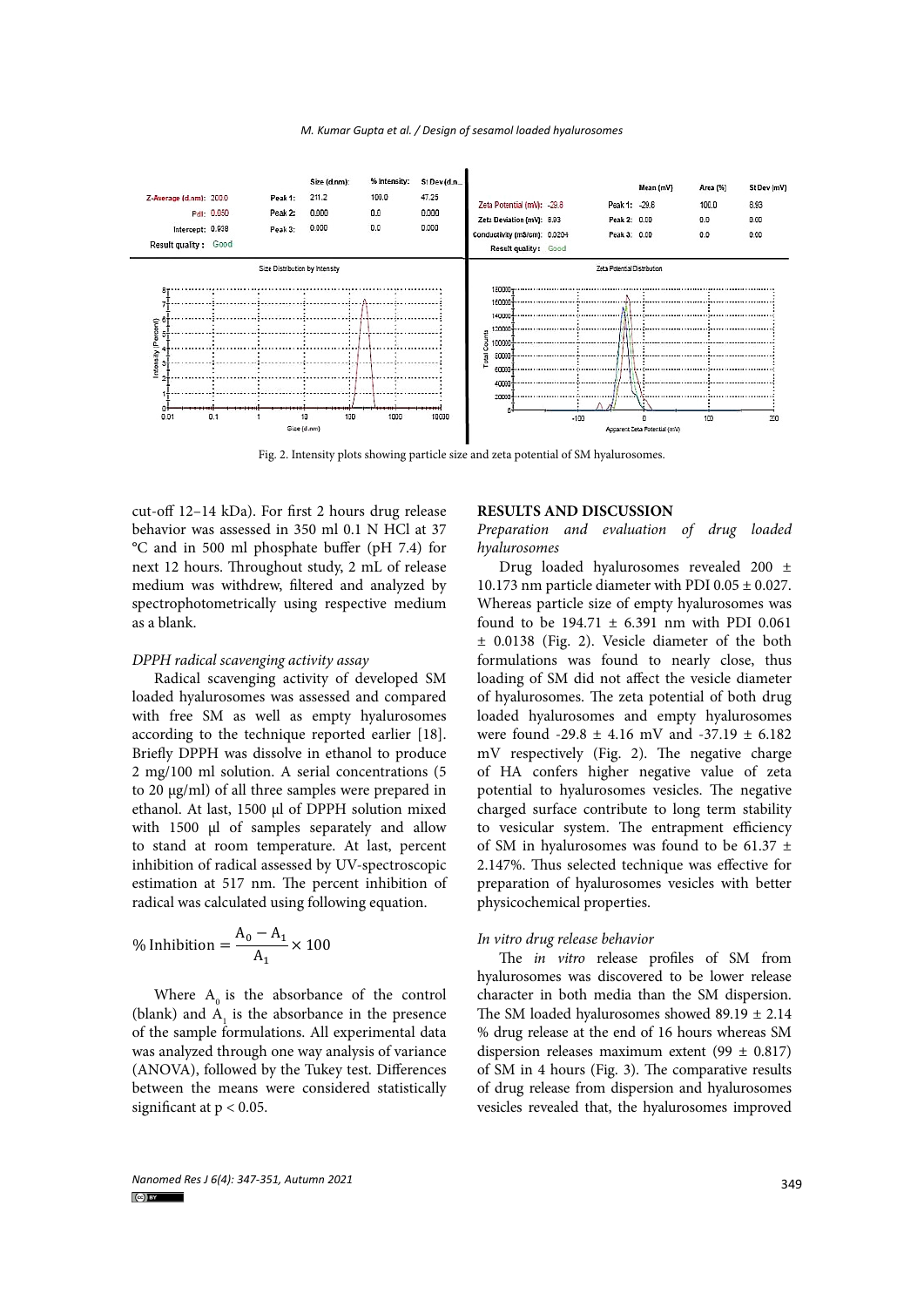*M. Kumar Gupta et al. / Design of sesamol loaded hyalurosomes*



Fig. 3. Percentage of SM released from hyalurosomes and dispersion ( $n = 3$ ).



Fig. 4. Scavenging effects of free SM, SM hyalurosomes and unloaded hyalurosomes at different concentrations on the DPPH free radical  $(n = 3)$ .

stability of SM in gastrointestinal fluid with imparting sustained release character. However better sustained release of SM from hyalurosomes can be achieved by increasing the HA content in formulation. In addition to this, *in vivo* bioavailability study is necessary to confirm improved bioavailability of SM on its encapsulation in hyalurosomes.

#### *DPPH radical scavenging activity assay*

DPPH is a stable and extensively used free radical in measuring the antioxidant capability of phytoactives. Free SM, SM hyalurosomes and unloaded/empty hyalurosomes were used as samples to test radical scavenging potential. The % inhibition of DPPH radical was directly related to the concentration of the SM. It was interesting that the loading of SM in hyalurosomes resulted in significantly better ( $p < 0.05$ ) DPPH radical scavenging potential compared to free SM at all concentrations (Fig. 4). The improved antioxidant potential could be due to presence of stronger DPPH radical protector and more stable HA in vesicular assembly. The encapsulation of SM in the new phospholipid vesicles manifested the hopeful

properties for the new effective gastrointestinal formulation, which could be used in treatment of oxidative stress induced diseases with administering the lower amount of SM and the higher radical scavenging activity.

### **CONCLUSION**

Results of the study revealed suitability of HA modified phospholipid vesicles i.e. hyalurosomes to encapsulate plant based antioxidant SM. The SM loaded hyalurosomes showed acceptable physicochemical properties which confirm its suitability to load SM. Encapsulation of SM in hyalurosomes resulted in improvement in its stability with significantly better radical scavenging potential. Thus formulated hyalurosomes vesicles can be utilize to control release of encapsulated drug in gastrointestinal tract and to improve its oral bioavailability.

# **ACKNOWLEDGMENTS**

We are thankful to Department of Pharmaceutics, Indira Institute of Pharmacy (Sadavali, India) for providing technical support.